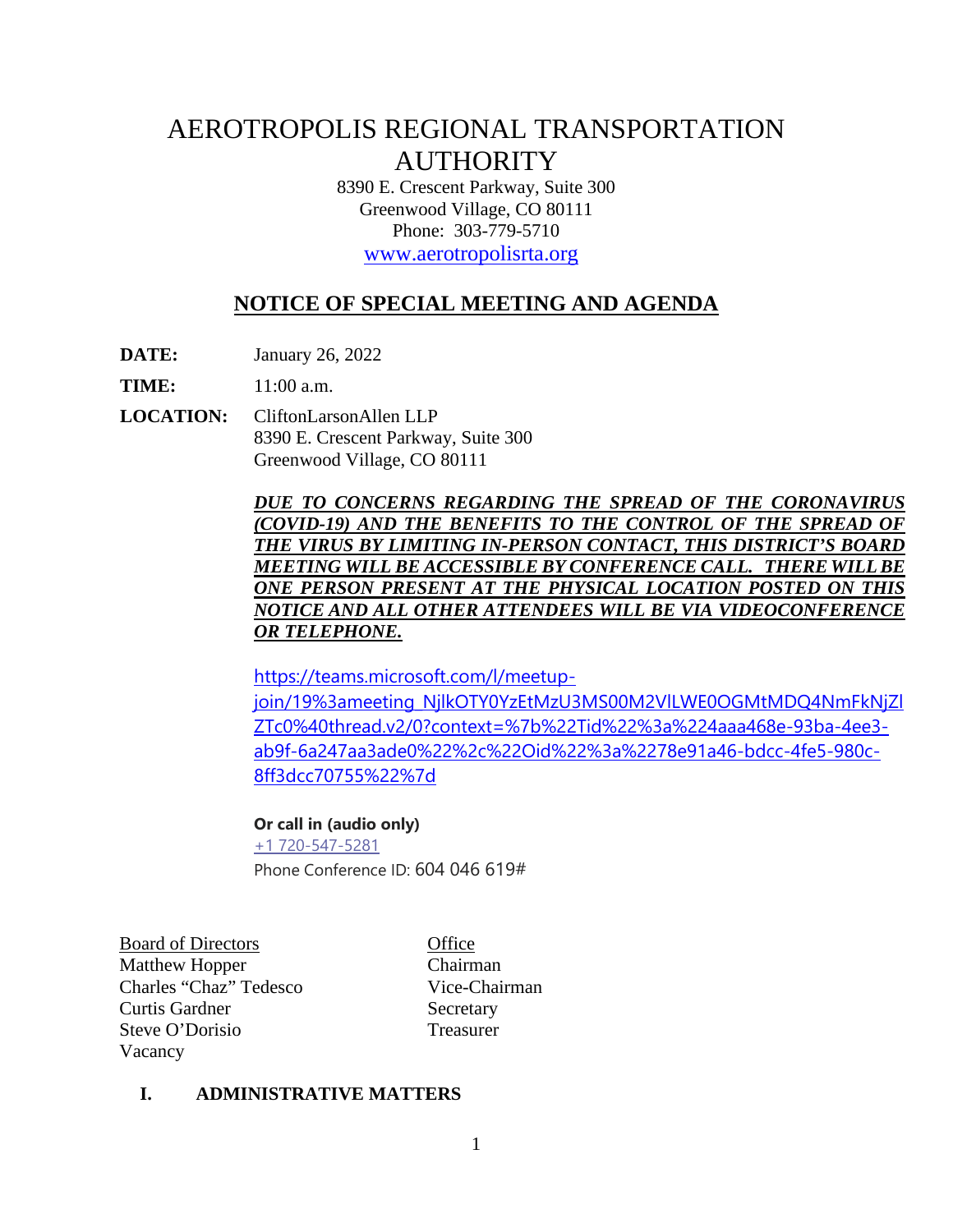- A. Call to Order.
- B. Present disclosures of potential conflicts of interest.
- C. Confirm quorum, location of meeting and posting of meeting notices. Approve agenda.
- D. Public Comment. Members of the public may express their views to the Board on matters that affect the District that are otherwise not on the agenda. Comments will be limited to three  $(3)$  minutes per person.

## **II. CONSENT AGENDA**

- A. Review and consider approval of Minutes from the November 24, 2021, December 8, 2021 and December 22, 2021 Special Board Meetings (enclosures).
- B. Other.

## **III. ENGINEERING/CONSTRUCTION MATTERS**

- A. Discussion and possible action concerning the review and verification of project costs associated with the Authority's Regional Transportation System (enclosure).
- B. Discussion and possible action concerning planning, design and construction of Authority's Regional Transportation System and related matters.
- C. Aurora Highlands Development Update– Carla Ferreira.
- D. City of Aurora Development Review Update– Jason Batchelor.
- E. Other.

## **IV. FINANCIAL MATTERS**

- A. Consider approval of January claims totaling \$68,518.61 (enclosure).
- B. Presentation, discussion and possible action concerning December 31, 2021 financial statements (enclosure).
- C. Presentation, discussion and possible action on AACMD Draw Requests(s) (enclosure).
- D. Presentation, discussion and possible action on ARTA Draw Requests(s) (enclosure).
- E. Other.

## **V. MANAGER MATTERS**

- A. Authority Manager report.
- B. Discussion and possible action concerning matters presented by Authority Manager.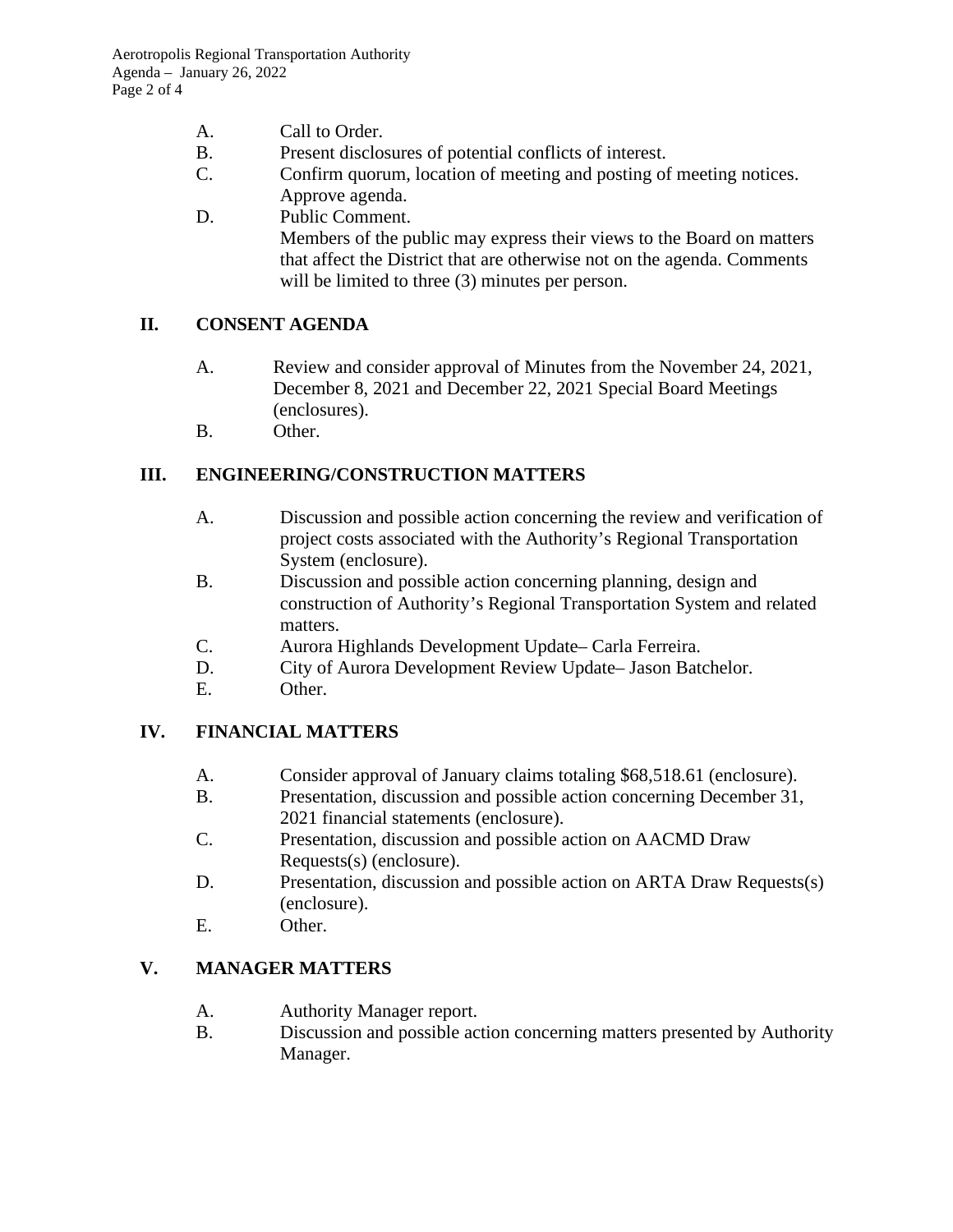# **VI. LEGAL MATTERS**

- A. Authority Legal Counsel report.
- B. Discussion and possible action concerning contracts, intergovernmental agreements and other legal arrangements related to the planning, design and construction of the Authority's Regional Transportation System and related matters.
- C. Discussion and possible action regarding the Colorado Statewide Investment Pool Resolution (enclosure).
- D. Review and consider approval of the 2022 Annual Administrative Resolution (enclosure).
- **VII. EXECUTIVE SESSION** (If needed, an executive session may be called pursuant to and for the purposes set forth in Section 24-6-402(4), C.R.S., after announcement of the specific topic for discussion and statutory citation authorizing the executive session, and a vote of two-thirds of the quorum of the Board present.).

## **VIII. OTHER BUSINESS**

- A. Confirm Quorums for February 9<sup>th</sup> and February 23<sup>rd</sup> Regular Meetings.
- B. Other.

## **IX. ADJOURNMENT**